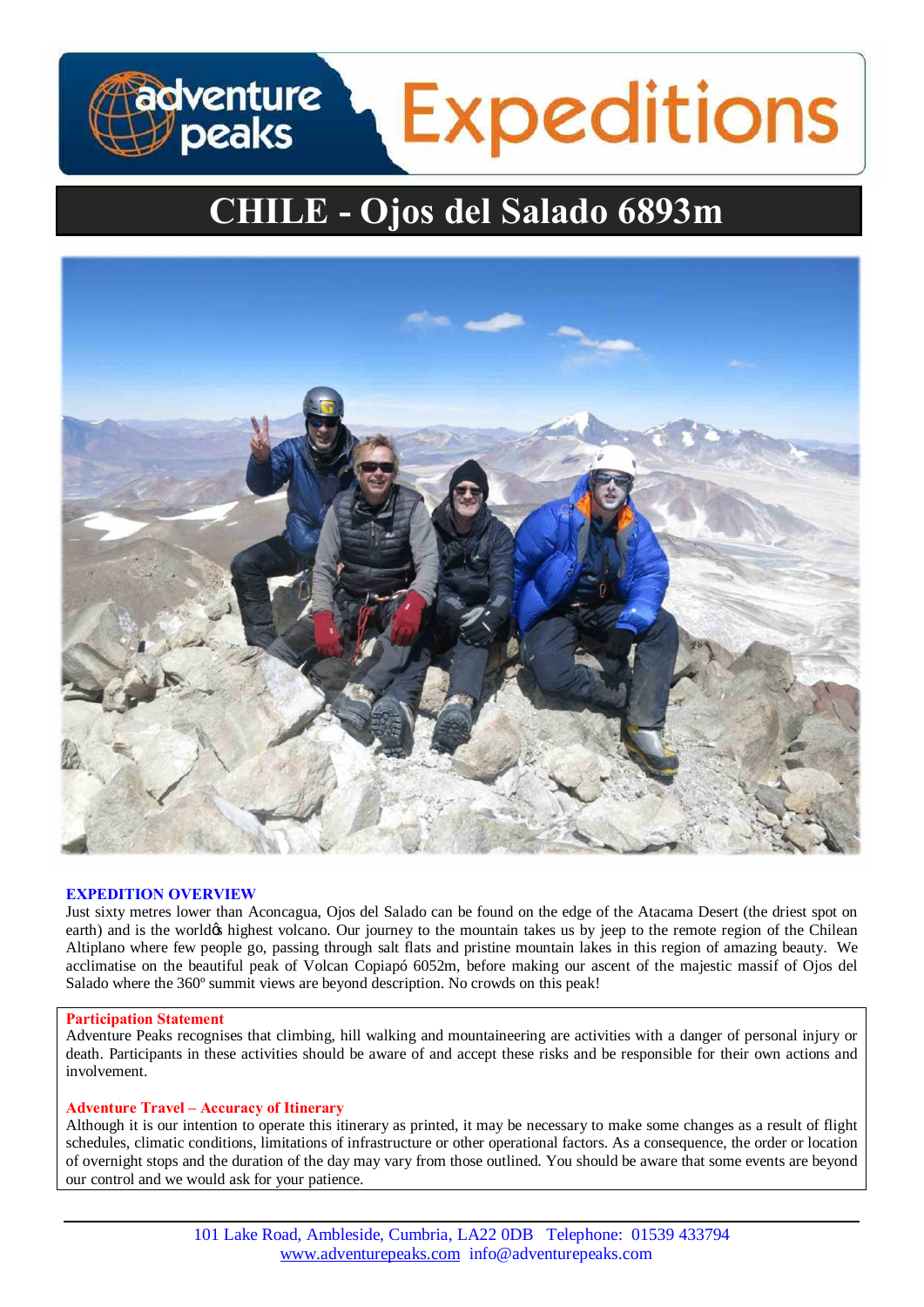# **OUTLINE ITINERARY**

# **KEY to inclusions (H-hotel, HO-Hostel, C-Camping, Bbreakfast, L-lunch, D-dinner/evening meal)**

**Days 1 and 2** Fly to Copiapó via Santiago. Transfer to the hotel. Briefing and equipment checks **(H,B on day 2)**

#### **Day 3 Copiapó to Vallecito**

Rested after the long flight we start driving east towards the Altiplano, following narrow and dry river valleys that lie in between the desert and the high plateau. (Drive 4-5 hours) **(C,B,L,D)**



# **Day 4 Vallecito to Laguna Santa Rosa**

After breakfast we take a morning acclimatisation hike for 2-3 hours before packing up camp and continuing our journey by road crossing the Portezuelo Maricunga, a mountain pass at 4,125m above sea level. Our camp at Laguna Santa Rosa, located at 3,800m in the Maricunga Salt Flat is in the middle of the Chilean high plateau, the southernmost part of the Atacama Desert and home to a great diversity of wildlife such as flamingos and foxes. In the evening, we take a short walk to the nearby lagoon where we should see local flora and fauna and a large variety of birds. *Camp, Laguna Santa Rosa 3800m* **(C,B,L,D)**

# **Day 5 Ascent of Cerro Siete Hermanas (4950m)**

After breakfast we continue our acclimatization process by climbing the easy summit of Cerro Siete Hermanas (6-7 hours), located in the Domeyko Range, after which we return to our camp. We will probably come across some guanaco families (a type of llama) during the climb. This is the first of a number of climbs we will do on this trip, before tackling Ojos del Salado. *Camp, Laguna Santa Rosa* **(C,B,L,D)**

# **Day 6 Ascent of Cerro Pastillitos (5090m )**

Today after a short drive we make an ascent of Cerro Pastillitos, (7-8 hours walking). We will camp again at the charming Laguna Santa Rosa **(C,B,L,D***)*

# **Day 7 Drive to Laguna del Negro Francisco**

A 3-4 hour drive through dramatic landscape leads us to Laguna del Negro Francisco (4,100m). We stay at the CONAF ranger station. **(HO,B,L,D)**

**Day 8 Ascent of Volcan Copiapó (6052m)** Starting off very early in the morning with a short transfer to the start of the climb, we ascend the mountain (8-9 hours). There is a considerable amount of loose scree on the ascent which makes it very tiring. There are a few Inca tombs near the summit, excavated by archaeologists some time ago. We return to the ranger station hostel for the night. **(HO,B,L,D)**

**Day 9 Lagoon Negro Francisco to Atacama Refuge** Heading North we gain altitude very quickly as we cross sand flats, steep rocky terrain and sometimes snowcovered, slopes. Finally, we arrive at the Atacama refuge (5200m) where we set up our base camp. (4-5 hours driving) **(C,B,L,D).**

**Day 10 Carry to Camp 1-Tejos Refugio (5825m)** Today, we carry some food and fuel to Camp I by the Tejos Refugio, following the sandy and rocky slopes. We drop off our gear, take a look around and then go back down to base camp. This walk is part of our acclimatisation in order to maximize our chances of reaching the summit. (5-7 hours walking) **(C,B,L,D)**



# **Day 11 Rest Day**

We use this day to rest and recover for our summit ascent whilst also preparing our food and equipment for the summit day. **(C,B,L,D)**

**Day 12 Atacama Refuge to Tejos Refugio (5825m)** Today we move up to Camp 1 by the Tejos Refugio, carrying the rest of the gear we will need for the summit. It is a short day enabling us to arrive early to get rehydrated, and rested for the summit day**. (3-4 hours walking)** *(The Tejos Refugio is a small hut which we may use depending on availability instead of camping and is possibly the highest mountain hut in the world!)* **(C,B,L,D***)*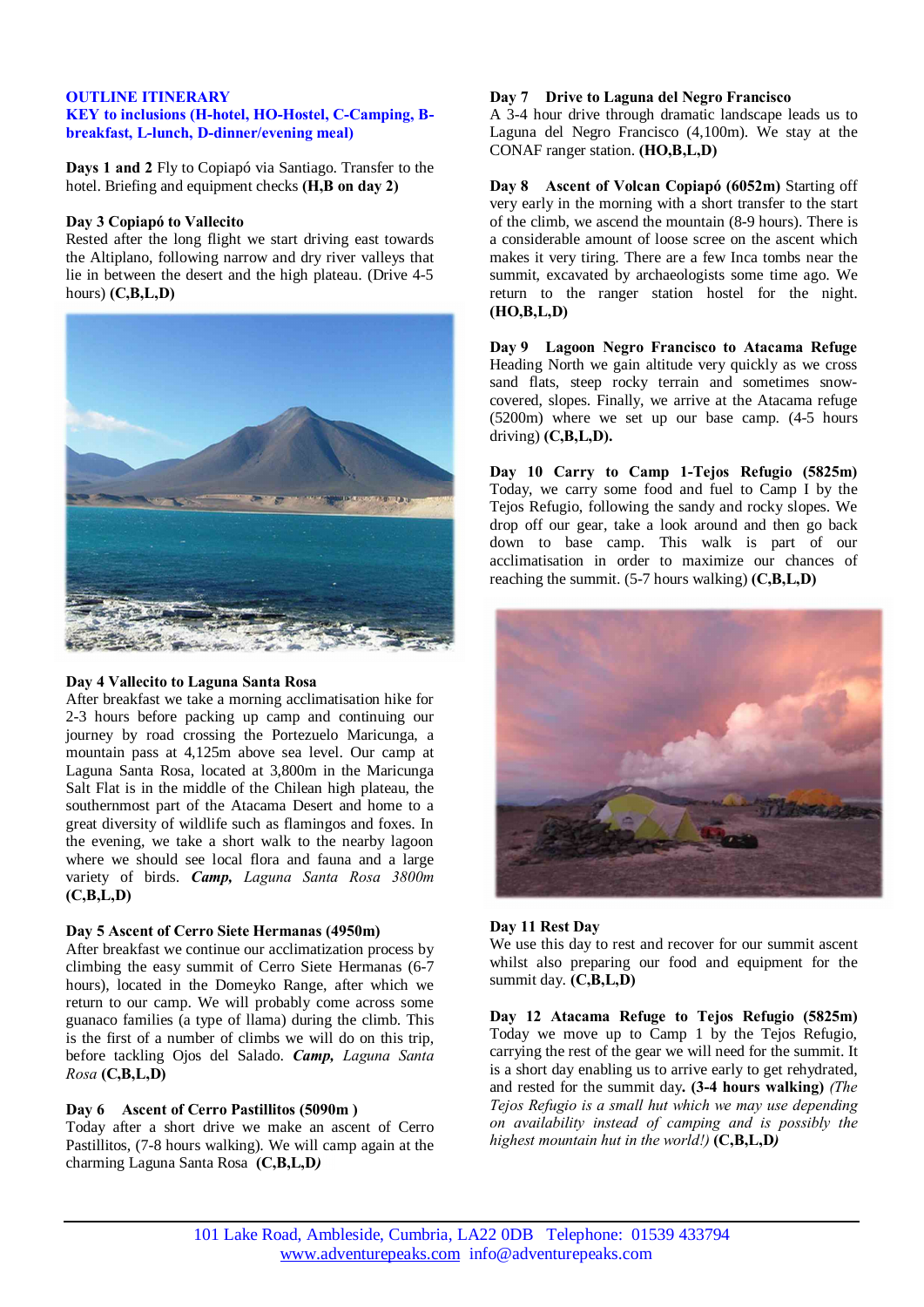# **Day 13 & 14 Ascent of Ojos del Salado 6893m**

We start very early in the morning and climb to the summit in 8 to 9 hours. The terrain may be snowy or dry. From the summit we have an amazing view over all major mountains in the area, including Tres Cruces and Pissis. Depending on time, we will descend to Camp 1 or to Base Camp. Day 14 is a reserve summit day. **(C,B,L,D***)*

#### **Day 15 Return to Copiapó / Bahia Inglesa**

Descend to Base Camp, pack the equipment and load the cars. Then we drive back to Copiapó, and on to Bahia Inglesa next to the beach, where we arrive 6-7 hours later. Hotel*.* **(H,B,L)**

## **Days 16 and 17 Return flights (or Aconcagua extension)**

Transfer to the airport for flights to Santiago, then international flights home (usually arriving home next day), or same day flights to Mendoza if you are going on to climb Aconcagua.



#### **PREVIOUS EXPERIENCE/FITNESS**

The peaks on this expedition are non-technical and are suitable for hill walkers with ice axe braking and crampon experience. The route is usually free of snow throughout or can have a solid covering of snow. Clients should have prior experience climbing to around 5500m before attempting this expedition. The summit days can take 8-10 hours to ascend and 2-4 hours to descend and can prove to be extremely tiring. You should make sure you are fit and used to long days on the hill. A considerable amount of loose scree makes the ascents physically demanding. Near the summit of Ojos there are two short sections on fixed rope in place which can be used as a security line (with a prussic loop).

# **WEATHER CONDITIONS**

It can be very hot in the valleys and lower down on the peaks where wearing shorts and t-shirts with sunhats and plenty of sun cream is the norm. However, there can also be torrential rain so full waterproofs are essential. From Base Camp upwards there can be heavy snowfalls and the wind can cause severe wind chill. At high camp and on summit day the temperature can drop to -15 Celsius. So down jackets, good mitts and double boots are essential. It will be **extremely** cold on pre-dawn starts on Copiapó and Ojos.

# **THE DAILY ROUTINE**

Most days start around 7.00am enabling us to make the most of the cool morning air and involve around 6 hours of walking. Summit days will be the exception, when we make pre-dawn starts. The expedition is well supported at the base camps however cooking and daily camp chores are shared amongst the expedition members at the high camp. This will enhance your experience of a fully-fledged expedition.

# **WHAT TO CARRY**

On the trekking and acclimatisation days you should aim to carry a light rucksack. A 35l sac is ideal and this should contain 1-2l of water; waterproofs; a spare warm layer; camera; mini first aid kit; sun hat, sun-cream and sunglasses; a warm hat and gloves We must carry our own equipment to the high camp on days  $10 \& 12$  and for this you will need a 60-70l sac.

# **HEALTH**

All our leaders hold first aid certificates and carry a fully equipped first aid kit for medical emergencies. However you should bring your own supplies of plasters, blister prevention pads (Compeed), Paracetamol etc. and any medication you are taking. Contact your GP around eight weeks before your trip to check whether you need any vaccinations or other preventive measures. Country specific information and advice is published by the [National Travel Health Network and Centre,](http://www.nathnac.org/ds/map_world.aspx) and useful information about healthcare abroad, including a countryby-country guide of reciprocal health care agreements with the UK, is available from **NHS Choices**. Tap or stream water should never be drunk without first sterilizing with chlorine dioxide tablets or by boiling.



# **INSURANCE**

Insurance which covers rescue, medical expenses and helicopter evacuation is **essential** for all expeditions. **We will require a copy of your insurance prior to departure.**